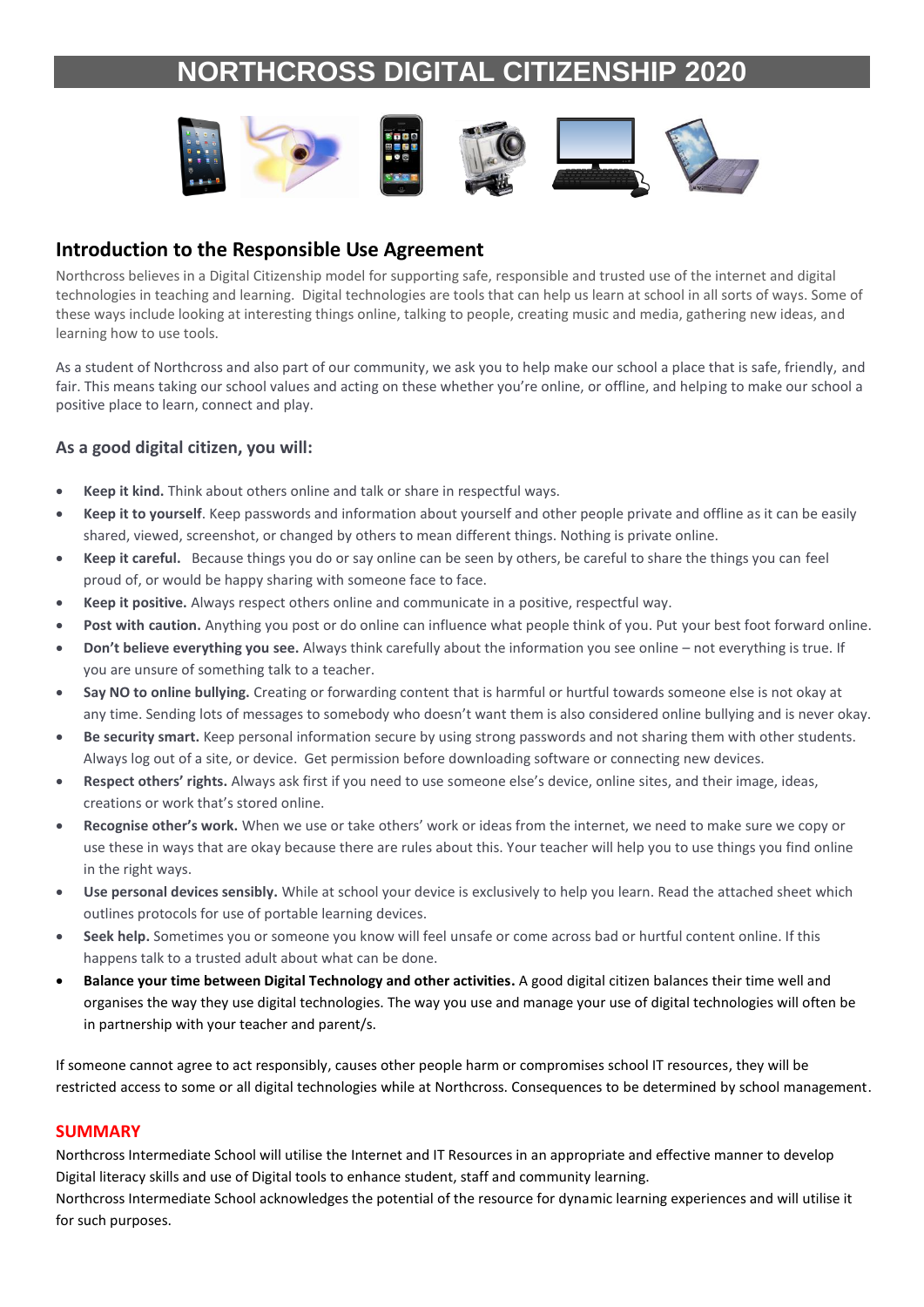

## **NORTHCROSS INTERMEDIATE PROTOCOL OF USE FOR PORTABLE LEARNING DEVICES**



#### **Students at Northcross have the option of bringing their own PORTABLE device that can be used to support their learning:**

#### **Minimum Specifications for Own Device**

- 10" screen
- WiFi capable
- Keyboard—onscreen or portable (must be able to type)
- Antivirus installed and up to date (for major operating systems)

**PLEASE NOTE** that phones are not considered a Portable Learning Device. All student cell phones are to be handed into the classroom teacher at the start of the day. They must not be used at any time during school time (8.30am – 3pm) unless a student has specific permission from a staff member. Class teachers may at times allow phones to be used for learning purposes if required. If used inappropriately a student's cell phone may be confiscated – to be picked up at the school office by a parent or guardian.

#### **Notes on the NX BYOD**

- 1. All students will have secure access to the NX Wifi, access is monitored and delivered via the school's enterprise firewall and content filter.
- 2. All students will adhere to the schools Responsible Use Agreement and Digital Citizenship criteria.
- 3. Students bringing their device are ultimately responsible for that device on the way to and from school and whilst at school. We do recommend having any device covered by the family's contents insurance policy. Northcross is not liable for any damage or loss to a student device.
- 4. Northcross reserves the right to restrict access to the NX BYOD or to confiscate a device if a student is deemed to have broken digital protocol or Cyber Use guidelines.

#### **This agreement covers the use of students own devices whilst at school:**

- 1. I cannot use the portable learning device on the school WiFi until my parents/caregivers have signed the Responsible Use Agreement
- 2. If I am unsure whether I am allowed to do something involving my portable learning device I will ask my teacher first.
- 3. I understand that there will be digital free times enforced by the school (morning teas and lunchtimes) when digital devices are not to be used unless approved by a staff member.
- 4. I will use my device responsibly at all times and ensure that no individual is bullied, threatened or targeted using applications or social media via the device.
- 5. The school and classroom teacher, may confiscate or limit the use of the device for a period of time if it is used inappropriately. Parents may be notified depending on the severity of any offending.
- 6. In the event of theft of the device, while at school, attempts will be made by the school to recover the device. NOTE that the school is not liable for any damage or loss due to theft.

It is most important that you take good care of your device

- Always use a notebook bag/case whilst transporting your device.
- Only visit trusted Internet sites and do not download without checking with a parent or teacher first.

#### **And take care of YOU – make sure you balance the time you spend on technology with other activities**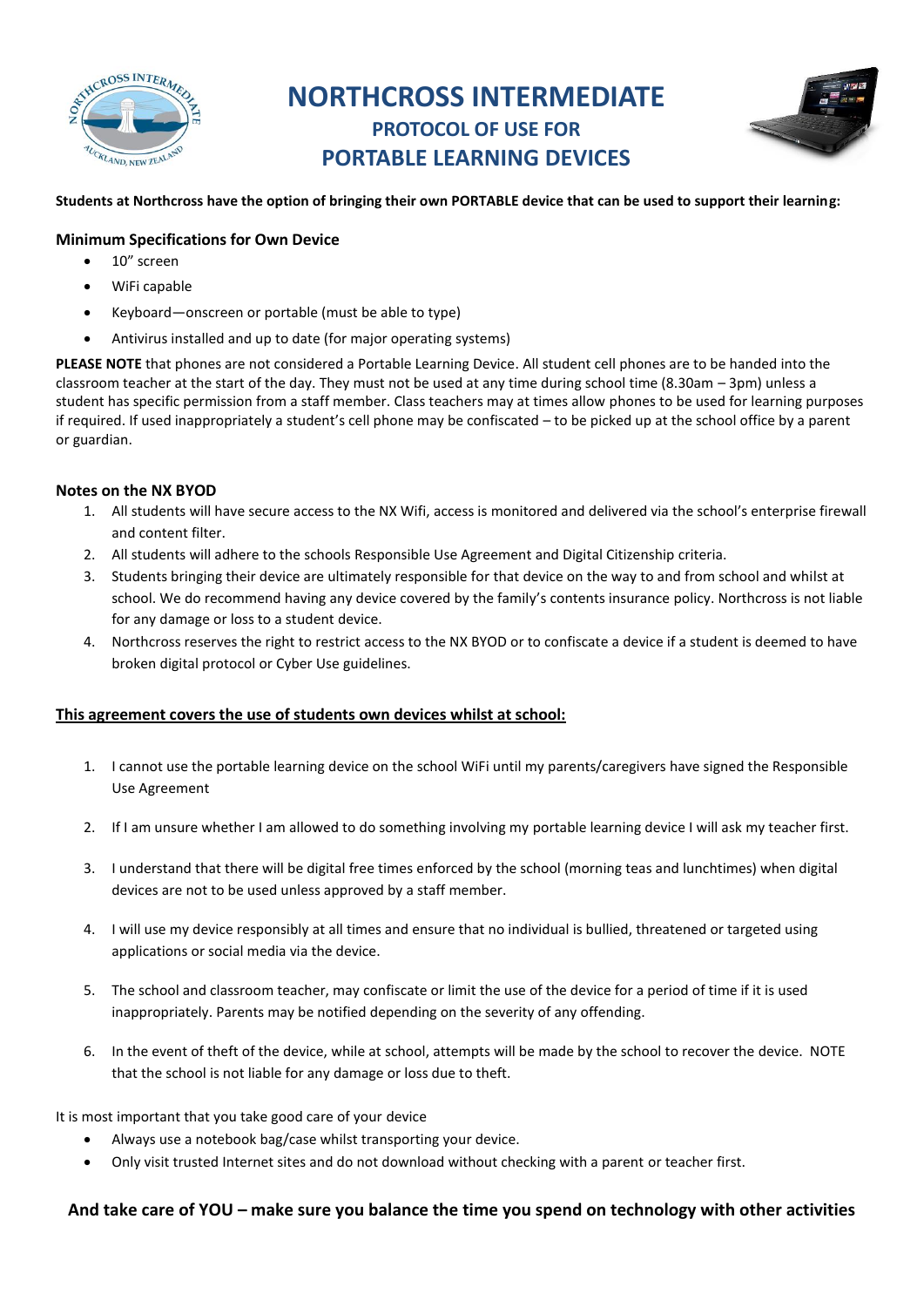

### **THE SCHOOL'S ROLE**

Northcross Intermediate supports you by helping you learn in the best ways we can, and keeping you safe at school whether you are online or offline.

We will do this by:

- making everybody aware of their responsibilities
- planning times in the terms to learn about positive online behaviours and ways to keep safe
- overseeing students' use of school's digital devices and online spaces
- offering access to the internet and online platforms
- using filtering software to protect everybody
- helping students who need support to deal with online problems even if these happen outside of school hours
- keeping safe the personal information the school collects about you
- protecting your rights to a safe and positive online environment
- providing opportunities to use digital technologies in the learning at school
- having a plan to help you when something serious or illegal happens that involves digital technology or online spaces. This might include getting in touch with the Police or Netsafe.

### **ONLINE INCIDENTS**

Despite the good things technology offers and people's best intentions, sometimes things will go wrong. Sometimes these things are on purpose, and sometimes they are accidents. Northcross will support you if something goes wrong online.

**Online bullying.** Online bullying is not accepted at our school. If you or somebody else is being bullied or criticised online, report it. Keep the content so we can investigate it. Stop any further contact with the person who is bullying. You can report to Mrs Naidu or your teacher for help. It's important to think about sharing what's happened with a trusted adult like a parent, a member of your whānau, or someone else who looks after you.

**Report a problem.** We need your help to keep our school safe. If you see something on the school systems that you don't think should be there, we need you to report it as soon as you can to the school IT Director or your teacher. This is really helpful and important, so that the school can find out what the problem is and fix it as soon as possible, and help those who might need it.

**Online safety support.** Netsafe is our New Zealand online safety organisation that is able to help when things go wrong online, when we have problems with content or negative things that others are doing online. They provide free, private advice for you and your family seven days a week for all online safety challenges. They can be contacted on 0508 638723 or online at www.netsafe.org.nz